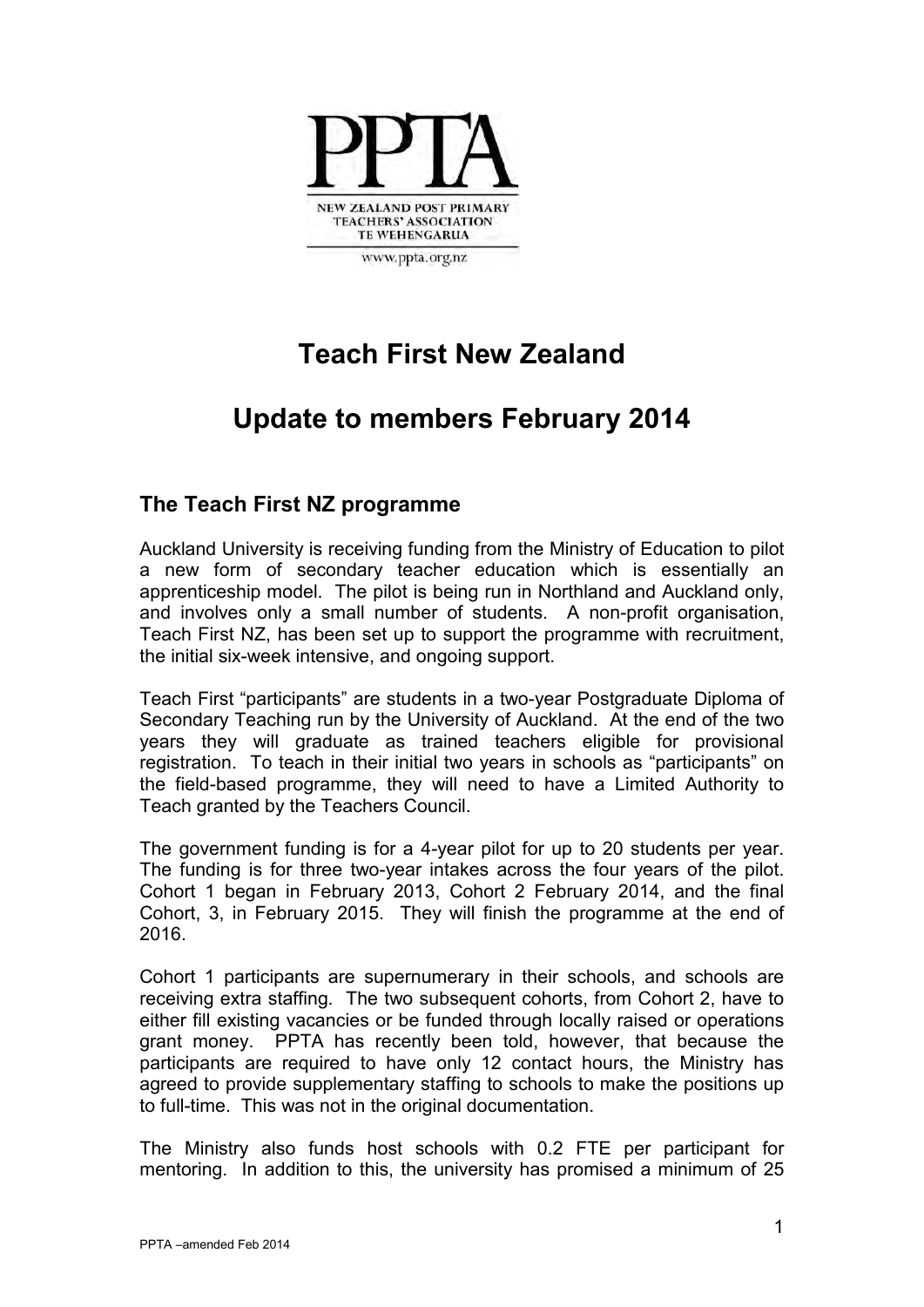visits from their university lecturing staff to each participant over the two years of their programme.

The government funding is conditional on the participants being placed in secondary schools with high Maori and Pasifika rolls in Auckland and Northland, and that these schools be mainly, but not exclusively, decile 1 and 2. At the time of writing this appears to be happening.

The programme is being evaluated, with the costs for this shared equally between the University of Auckland and the Ministry of Education. One of the aspects evaluated is the retention rate of graduates of the programme. There were 16 participants placed in schools for Cohort 1, and one of them dropped out at the end of the first year. In Cohort 2, the full complement of 20 have been placed across 14 schools in Auckland and Northland. PPTA has a representative on the reference group for this evaluation, which ensures that we can provide input about what should be looked at over the various stages of the work, and keep an eye on problems that develop.

## **The PPTA position**

Auckland University and the Teach First Trust made an effort to keep PPTA informed and to seek our support for the programme from its inception. There was considerable dialogue about what the union would see as necessary requirements for the programme to have any chance of succeeding.

In February 2012 Executive set its 'bottom-line' requirements about Teach First NZ as follows:

- a. That schools be funded so that Teach First students have no more than 12 hours class contact in Year 1 and 2.
- b. That schools be funded for 0.2 FTTE mentor time per student for the two years.
- c. That all requirements set by the Teachers Council's approval panel for the course be met; and
- d. That members be reminded that PPTA will support them should they feel pressured to act as mentors for Teach First participants.

Because the university was able to meet all those requirements, our position had to be, while not one of enthusiastic support for the programme, one of professional co-operation and suspension of judgment.

It would be fair to say, however, that PPTA has not been kept as well-informed by the university as we would like to be as the scheme has rolled out. There are aspects of the placement process for Cohort 2 that PPTA is far from happy about, and we are pursuing this further to ensure that Cohort 3 placements are more consistent with good employer obligations. We have also raised concerns about the process to be used for the out-of-school practicum placement that all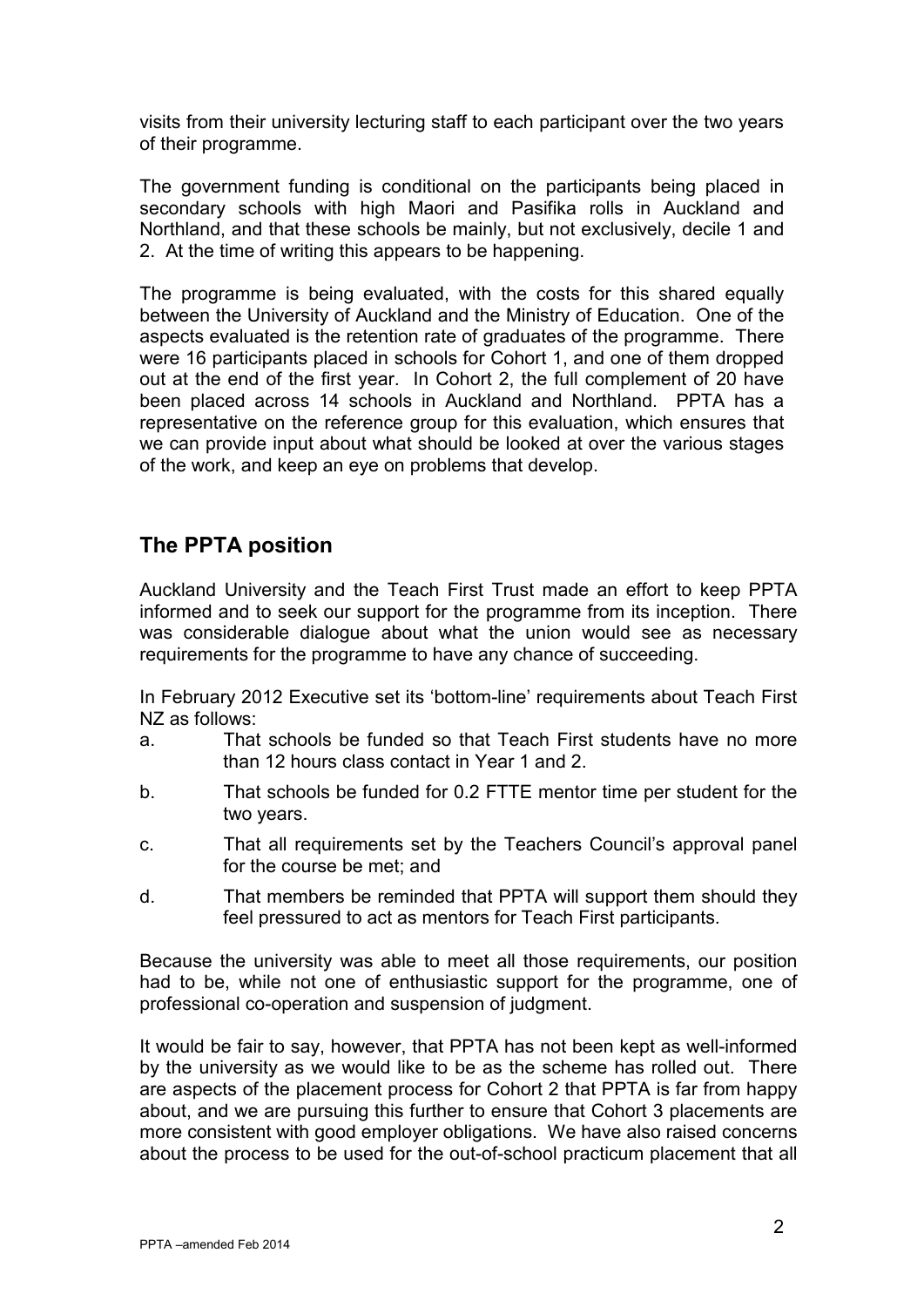participants must do in their second year, and at the time of writing have still not had an opportunity to sit down with the university and thrash this out.

It also has to be said that this approach to teacher education is considerably more expensive, perhaps half as much again as conventional teacher education. We cannot help but note the irony of the government, on the one hand, endorsing this more expensive Teach First NZ preparation for teachers (albeit partly funded by the private sector) while at the same time fully funding privately run charter schools that are to be free from any responsibility to employ trained, qualified and registered teachers.

PPTA's position was arrived at after commissioning a literature review, conducted by researchers at Murdoch University, Perth, on fast-track training schemes around the world. That literature review can be downloaded from the PPTA website.

The literature review criticised the marketing of these schemes as providing an opportunity for successful graduates to "do their bit for students in poor areas" and then move on to their real careers in business and the like, and this kind of marketing is very obvious with this scheme – see http://www.teachfirstnz.org/.

On the other hand, the reviewers did not con[clude that the scheme wou](http://www.teachfirstnz.org/)ld necessarily produce poorer teachers than traditional initial teacher education programmes. The small amount of research that did exist which compared outcomes from the two types of programmes was somewhat equivocal.

## **Issues for PPTA Branches in Auckland/Northland**

#### *The 'away practicum'*

A number of schools have signed up to this programme, either to take a "participant" in a teaching role, or to host a "participant" for a practicum away from their home school. Teachers Council requirements mean that a student on a field-based course must do 8 of their 14 weeks practicum away from their home school. These students do their away practicum in a range of ways over the two years, including one three-week block during the second year in a school that is different from their host school in terms of decile and location.

PPTA is concerned that at the moment the intention appears to be for teachers in host schools for the 'away practicum' to 'swap' with a Teach First participant and do a three-week stint covering their classes in their low-decile school. We are really concerned to ensure that this is entirely voluntary, and does not have negative impacts on the students of the teachers who agree to a swap. For a teacher in a mid- or high-decile school, teaching for three weeks in a low decile school could perhaps provide a useful professional